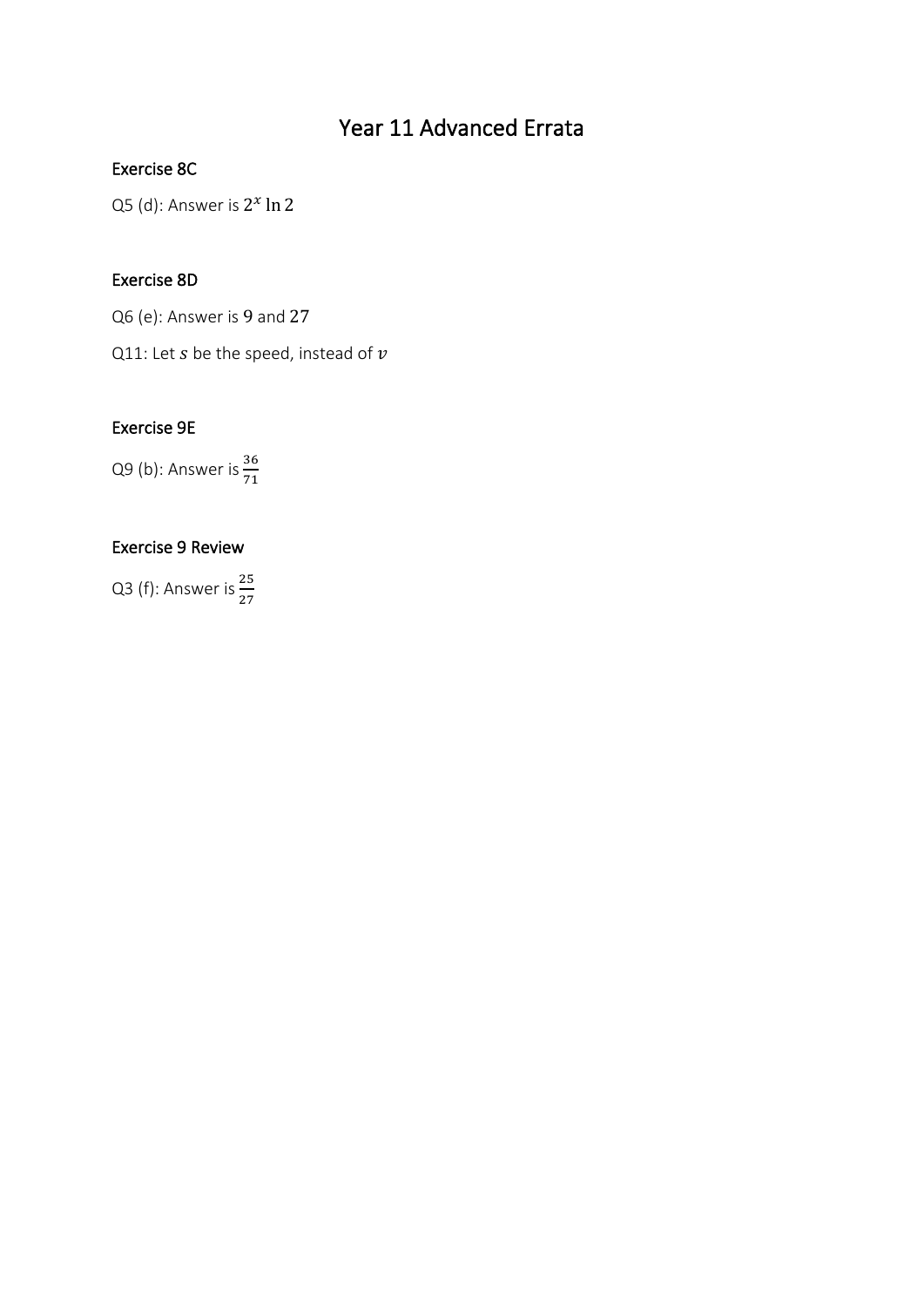# Year 11 Extension 1 Errata

# Exercise 2A

Q19 (a): Answer is  $x = \pm 1, \pm 2, \pm 4$ Q19 (d): Answer is  $x = -1 \pm \sqrt{3}$ P3 (b): Question should be  $(1 - \alpha_1)(1 - \alpha_2) ... (1 - \alpha_{n-1}) = n$ 

# Exercise 2B

Q3: Delete the word "only"

# Exercise 2D

Q5 (a): Question should read "product of roots"

### Exercise 2 Review

Q12: Question should have parts (a) and (b) swapped. So first find the roots, and hence find the value of  $k$ .

# Exercise 3A

Q4 (f): Answer  $-\frac{1}{\sqrt{2}}$ √3 Q9 (b): Answer  $\cos^2 A - \sin^2 B$ Q13 (c): Answer is  $-\frac{16}{63}$ 63 Q16 (d): Answer is  $\frac{-48+25\sqrt{3}}{11}$ Q23: Question should be to prove that  $\sin y = \pm \frac{1}{2}$  $\frac{1}{3}$ , not just  $\frac{1}{3}$ Q26 (b) (i): The RHS should be  $\frac{1}{\tan A + \cot B} + \frac{1}{\cot A + B}$  $\cot A + \tan B$ P7: Add to the question description to also let  $\angle ABD = \theta$ 

# Exercise 3C

F2: Answers  $\frac{2t}{1+t^2}$ , 2A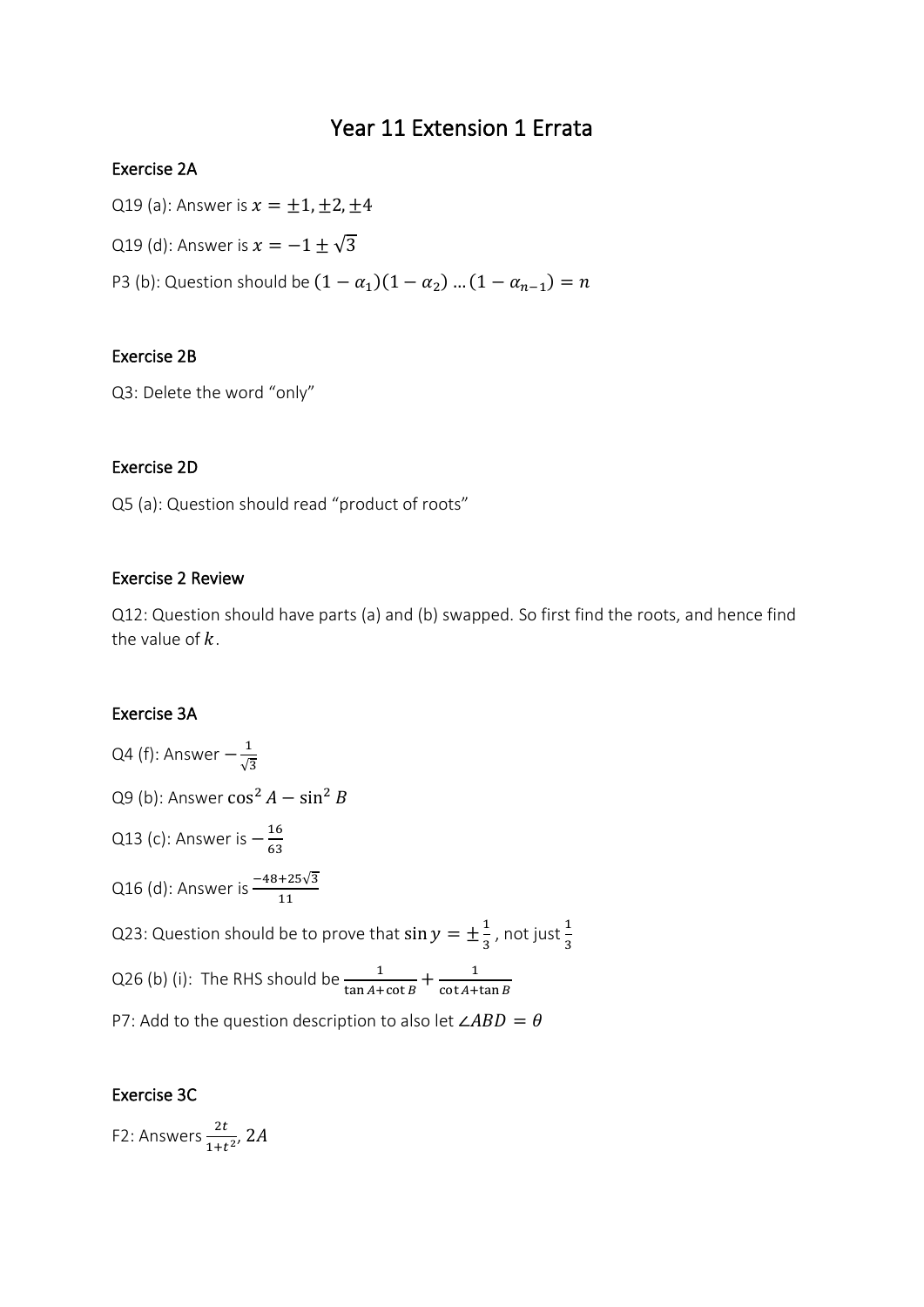Q3 (c): Answer  $\frac{1}{4}$ 4 P3: Answer  $\frac{1+t}{1-t}$ 

# Exercise 3D

Q4 (a): Answer  $\frac{1}{9}$ Q9 (b) (ii): Answer  $2 - \sqrt{3}$ 

# Exercise 3 Review

R7: Answer is  $2 - \sqrt{3}$ 

Q19: The LHS should be  $-p \cos x + q \sin x$  instead of  $p \cos x + q \sin x$ 

# Exercise 4A

Q6 (g): Answer is  $\frac{1}{\sqrt{3}}$ 

# Exercise 4C

Q5 (a): Question should be to prove  $\tan^{-1} 4 - \tan^{-1} \frac{3}{5}$  $\frac{3}{5} = \frac{\pi}{4}$ 4

#### Exercise 4 Review

Q11: Question should have  $f(x) = 1 + 2 \sin(3x)$ 

Q11 (b): Answer should have sin<sup>-1</sup> ... instead of sin ...

# Exercise 5A

Q12: The answers to (i), (ii) and (iii) should be for part (c) instead of (b).

#### Exercise 5B

Q12 (c): Answer should be  $t = 1$  instead of  $t = 0.9$ 

Q16 (f): Answer is 46 cm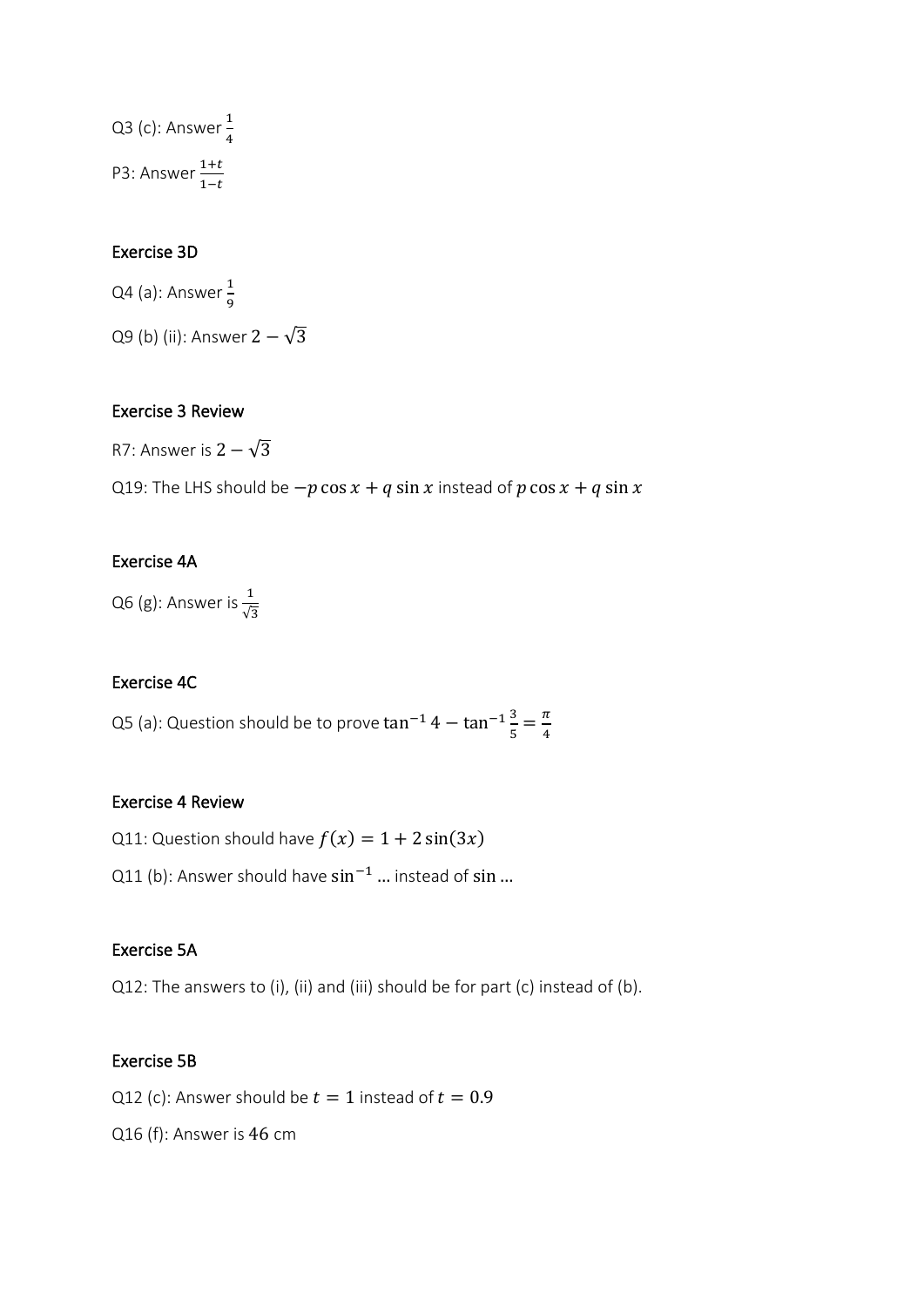# Exercise 5D

- Q4 (b): Inside of the bracket should be  $P 100$
- Q4 (d): Inside of the bracket should be  $P 100$
- Q5 (b): Answer is  $\frac{1}{10}$
- Q6 (a): Answer is positive
- P1 (e): Answer is 13.4

# Exercise 5E

Q8: Answer should have units cm<sup>3</sup>/min

Q17 (a) (ii): Answer is  $V=\frac{1}{2}$  $\frac{1}{9}\pi h^3$ 

#### Exercise 5 Review

Q11 (b): Answer is  $N_0 = 9.88 \times 10^8$  and the rate should be  $1.5 \times 10^8$  algae per day Q13 (e): Answer is 3.81 litres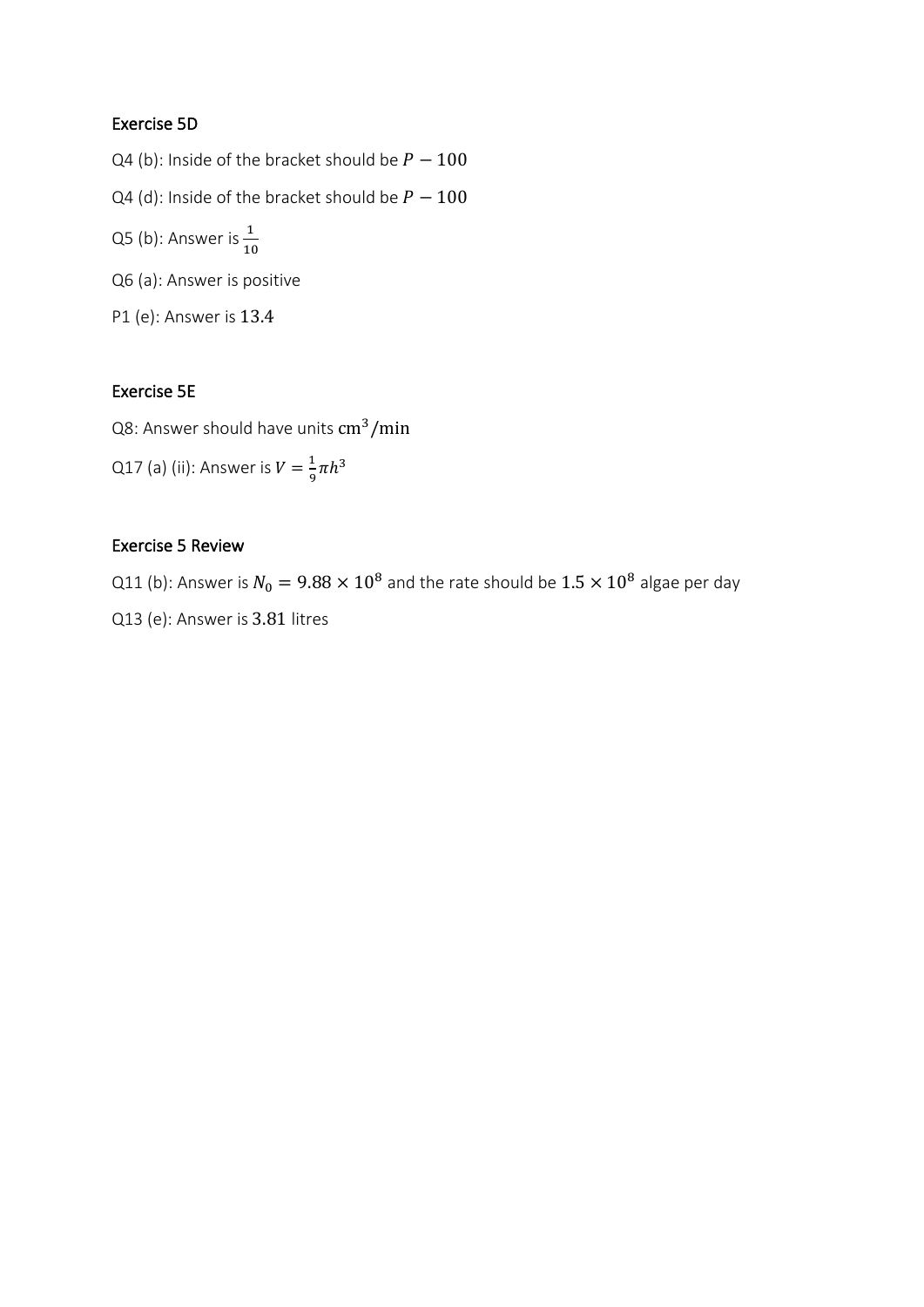# Year 12 Advanced Errata

### Exercise 1A

P1 (a): Answer is  $f(x-6) = (2(x-6) + 1)^2 = (2x - 11)^2$ 

#### Exercise 1B

Q5: All instances of 'stretch', change them to 'squash'.

Q5 (a): Answer is  $\sqrt{2x+1}$ 

P4: Answers should be as follows.

Translate left by 1.5, stretch horizontally by a factor of 2, then reflect across  $y$ -axis Translate left by 1.5, reflect across  $y$ -axis, then stretch horizontally by a factor of 2 Stretch horizontally by a factor of 2, reflect across  $y$ -axis, then translate right by 3

# Exercise 1C

Q6 (c): Answer is "As  $x \to \infty$ ,  $y \to 0^+$  and as  $x \to -\infty$ ,  $y \to 0^{-n}$ 

### Exercise 1D

Q19 (d): Answer is  $-2 \le x \le 3$ 

## Exercise 4A

Q9 (d): Answer is  $\frac{e^{x}(x-n)}{x^{n+1}}$  $x^{n+1}$ 

#### Exercise 4C

Q4 (d): Answer is  $-\frac{1}{\pi i}$  $rac{1}{x^2}$  cos  $\left(\frac{1}{x}\right)$  $\frac{1}{x}$ 

#### Exercise 4D

Q3 (k): Answer is  $-\frac{4 \sin x \cos x}{\cos^2 x - \sin^2 x}$  $\cos^2 x - \sin^2 x$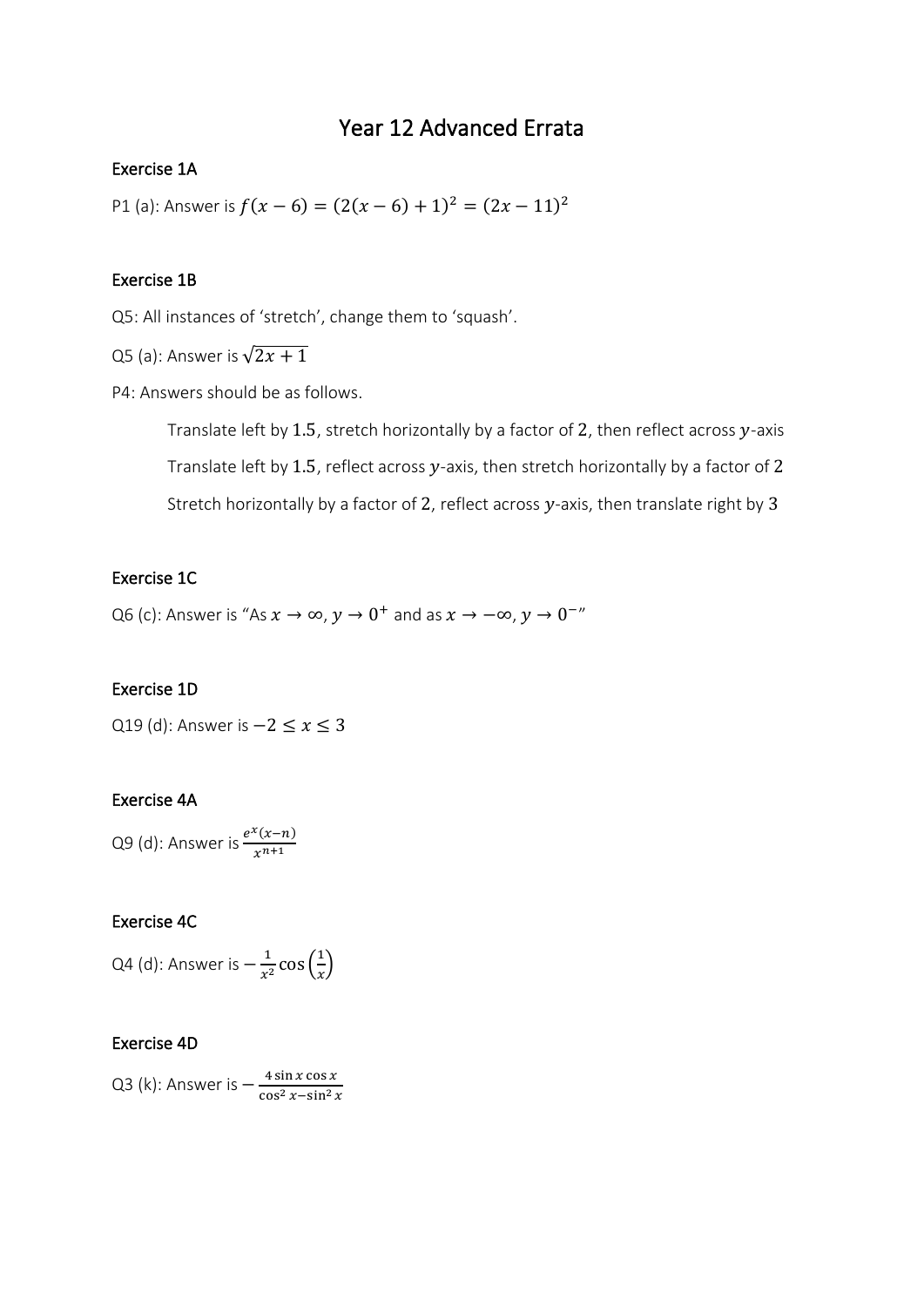#### Exercise 4 Review

Q1 (e): Answer is 
$$
\frac{e^{x}(3x-1)}{x^2}
$$
  
Q4 (d): Answer is 
$$
-\frac{\ln 2}{x(\ln x)^2}
$$

#### Exercise 5D

Q7 (b): Stationary point at (2,3).

#### Exercise 5E

Q1 (b): Answer should include that it is a maximum stationary point.

- Q4 (b): Answer should include the minimum stationary point (0,0).
- Q8 (c): Answer should include that it is a minimum stationary point.
- Q14 (a): The maximum stationary points should be  $(\pm \frac{\pi}{2})$  $(\frac{\pi}{2}, 1).$

#### Exercise 5F

- Q13: Correct the question to "... and sells them for  $\zeta x$  per unit".
- Q18 (a): The route is from  $A$  to  $P$ , then from  $P$  to  $C$ .

#### Exercise 5 Review

- Q13 (b): Answer should be  $\frac{1}{2}\Big(e+\frac{1}{e}\Big)$  $\frac{1}{e}$
- Q15 (e): Answer should be  $-\frac{2}{\sqrt{3}}$  $\frac{2}{\sqrt{3}} < x < \frac{2}{\sqrt{3}}$ √3
- Q16 (b): Answer should be "No stationary points"
- Q20 (e): Answer should be "Global max 18 − 5 ln 18, global min 5 − 5 ln 5"

#### Exercise 6A

Q5 (c): Inside of the bracket should be  $3x - 2$ .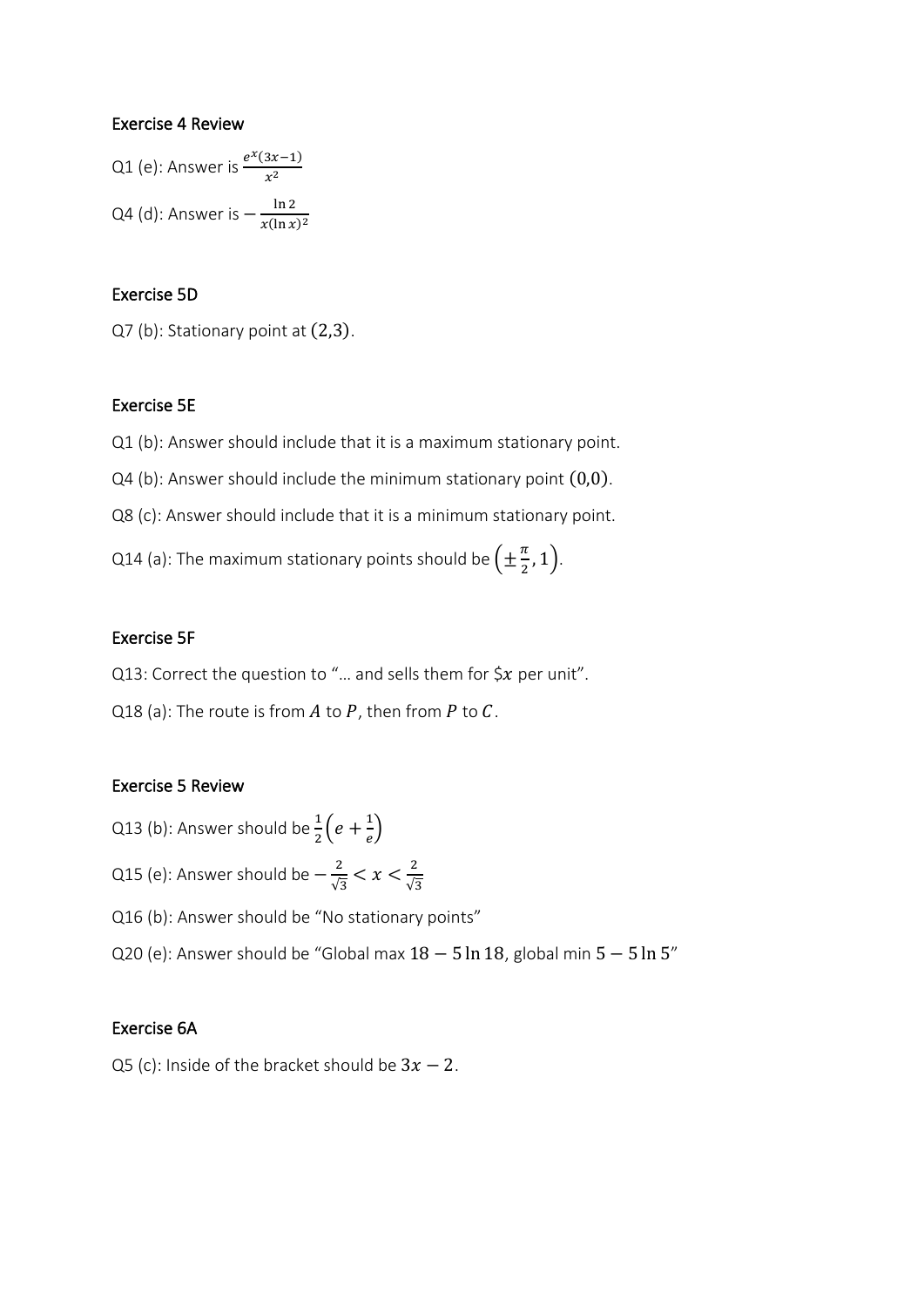## Exercise 6D

Q9 (c): Answer should be  $\frac{180}{\pi}$  ln|sec  $x^{\circ}$ | + C

# Exercise 7A

Q8 (d): Answer is 20

Q8 (e): Answer is 36

Q8 (h): Answer is 58

# Exercise 7E

Q5 : Answer is  $t = 1$ 

# Exercise 7 Review

Q13 (b) : In the diagram, A should be at the x-intercept immediately the left to B.

# Exercise 8A

Q5 (b) : Answer is  $\frac{2}{15}$ 

Q5 (d): Answer is  $\frac{3}{4}$ 

Q8: The function should be  $sin(x)$  instead of  $cos(2x)$ 

Q10 (c): Diagram should include the shaded region under the curve for  $0 \le x \le \frac{1}{2}$ 2

Q12: Question should read  $P\left(X\leq\frac{3}{2}\right)$  $\frac{3}{2}$  =  $\frac{1}{32}$ 32

Q15 (b): Answer is 43.65%

### Exercise 8B

Q7 (e): Answers are  $F(x) = 1 - e^{-\frac{x}{10}}$  and  $m = 10\ln(2)$ 

Q10 (a): The question should be "The CDF must always be non-negative"

### Exercise 8C

Q5 (c): Expression should be  $f''(x) = (x^2 - 1)f(x)$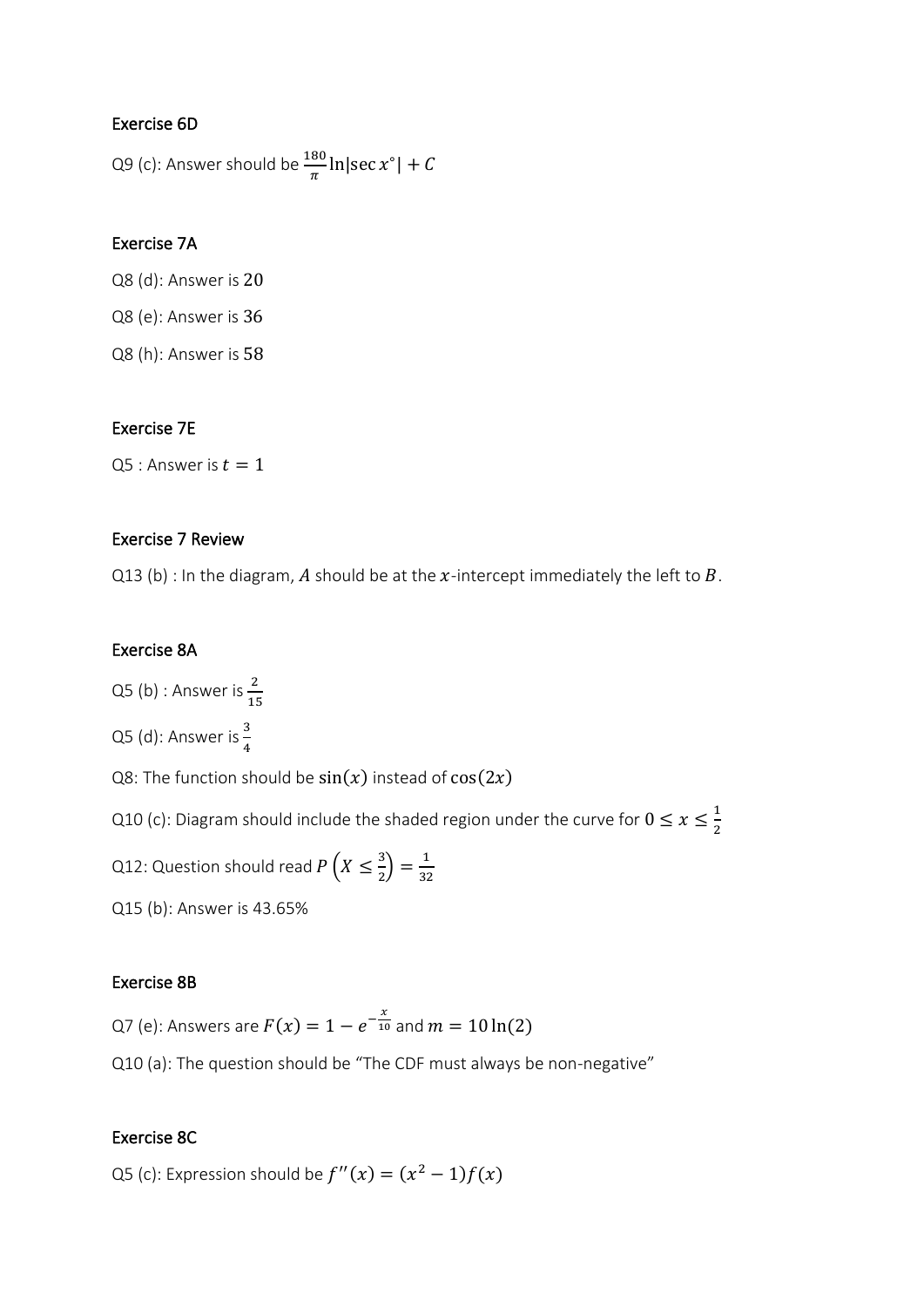# Exercise 8D

P1 (a): Answer is 0.16

# Exercise 8 Review

Q13 (c): Answer is 47.5%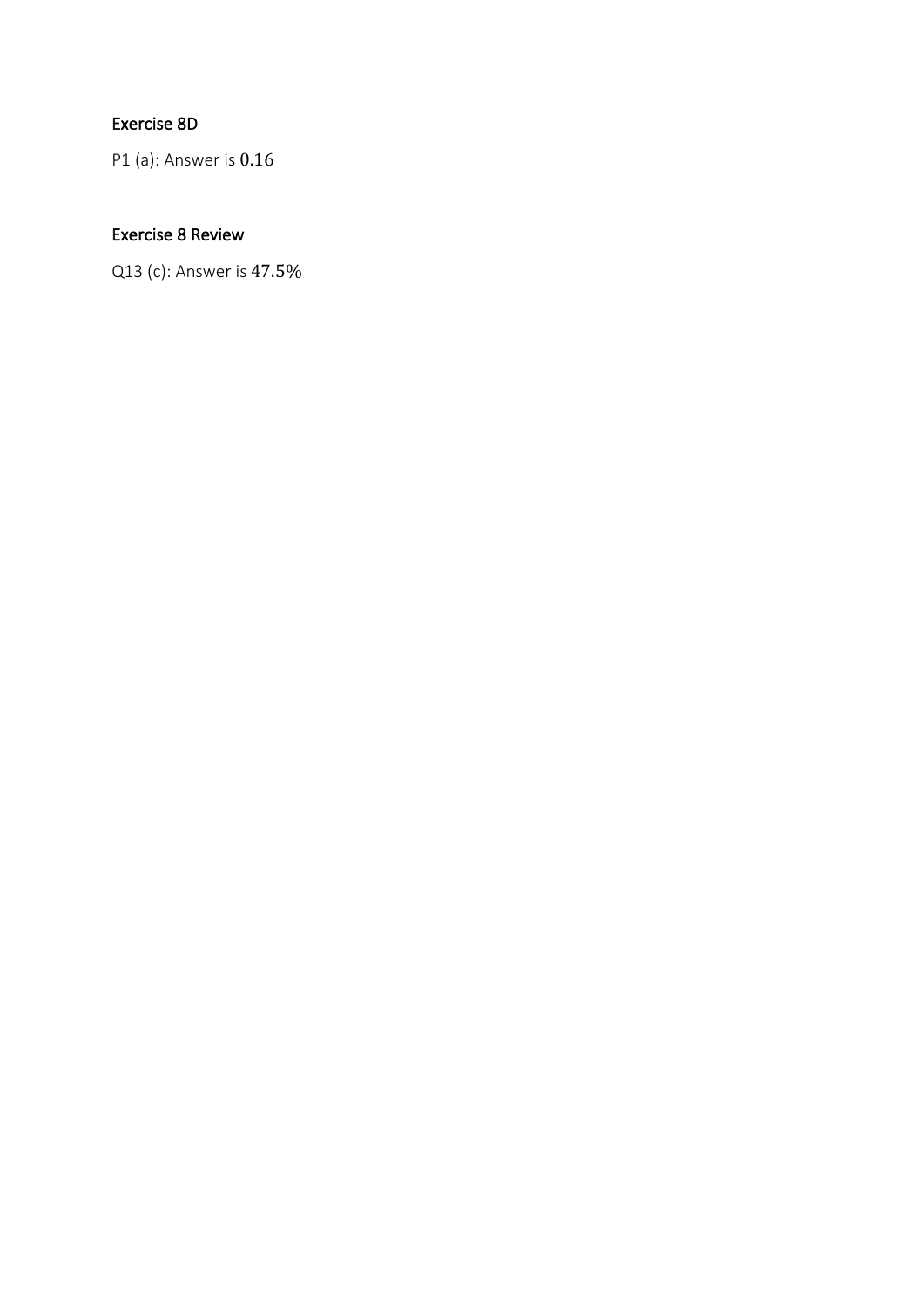# Year 12 Extension 1 Errata

# Exercise 1A

Q5 (c): Question should be  $1 + 2 \times 2 + 3 \times 2^2 + 4 \times 2^3 + \dots + n \times 2^{n-1} = \dots$ 

Q5 (f): Question should be  $1 \times 5 + 2 \times 6 + 3 \times 7 + \dots + n(n + 4) = \dots$ 

Q11 (d): Question should have  $n \geq 3$  instead of  $n \geq 2$ 

#### Exercise 1B

Q7 (b): Question should be to prove  $4^n + 5^n$  is divisible by 9, not 19

#### Exercise 1 Review

- Q1 (d): Question should read  $1 \times 3 + 2 \times 4 + 3 \times 5 + \dots + n(n + 2) = \dots$
- Q1 (e): Question should read  $1 + 2 + 2^2 + 2^3 + \dots + 2^n = \dots$

Q4 (c): Question should read  $\frac{1^2}{11}$  $\frac{1^2}{1 \times 3} + \frac{2^2}{3 \times 3^2}$  $\frac{2^2}{3\times5} + \frac{3^2}{5\times}$  $rac{3^2}{5 \times 7} + \cdots + \frac{n^2}{(2n-1)(n+1)}$  $\frac{n}{(2n-1)(2n+1)} = \cdots$ 

#### Exercise 2B

Q7 (b): Answer is  $\overrightarrow{CB} = \mathbf{u} - \mathbf{v}$ 

# Exercise 2C

Q4 (a): Answer is 
$$
\overrightarrow{AB} = \begin{bmatrix} 1 \\ 5 \end{bmatrix} = \overrightarrow{DC}
$$
  
Q4 (b): Answer is  $\overrightarrow{BC} = \begin{bmatrix} -5 \\ -1 \end{bmatrix} = \overrightarrow{AD}$ 

### Exercise 2D

Q9 (b): The identity should be  $a \cdot b = |a||b|$ 

Q9 (c): The identity should be  $a \cdot b = -|a||b|$ 

### Exercise 2F

Q20 (b): The identity is  $|AC|^2 + |BD|^2 = 2|AB|^2 + 2|CD|^2$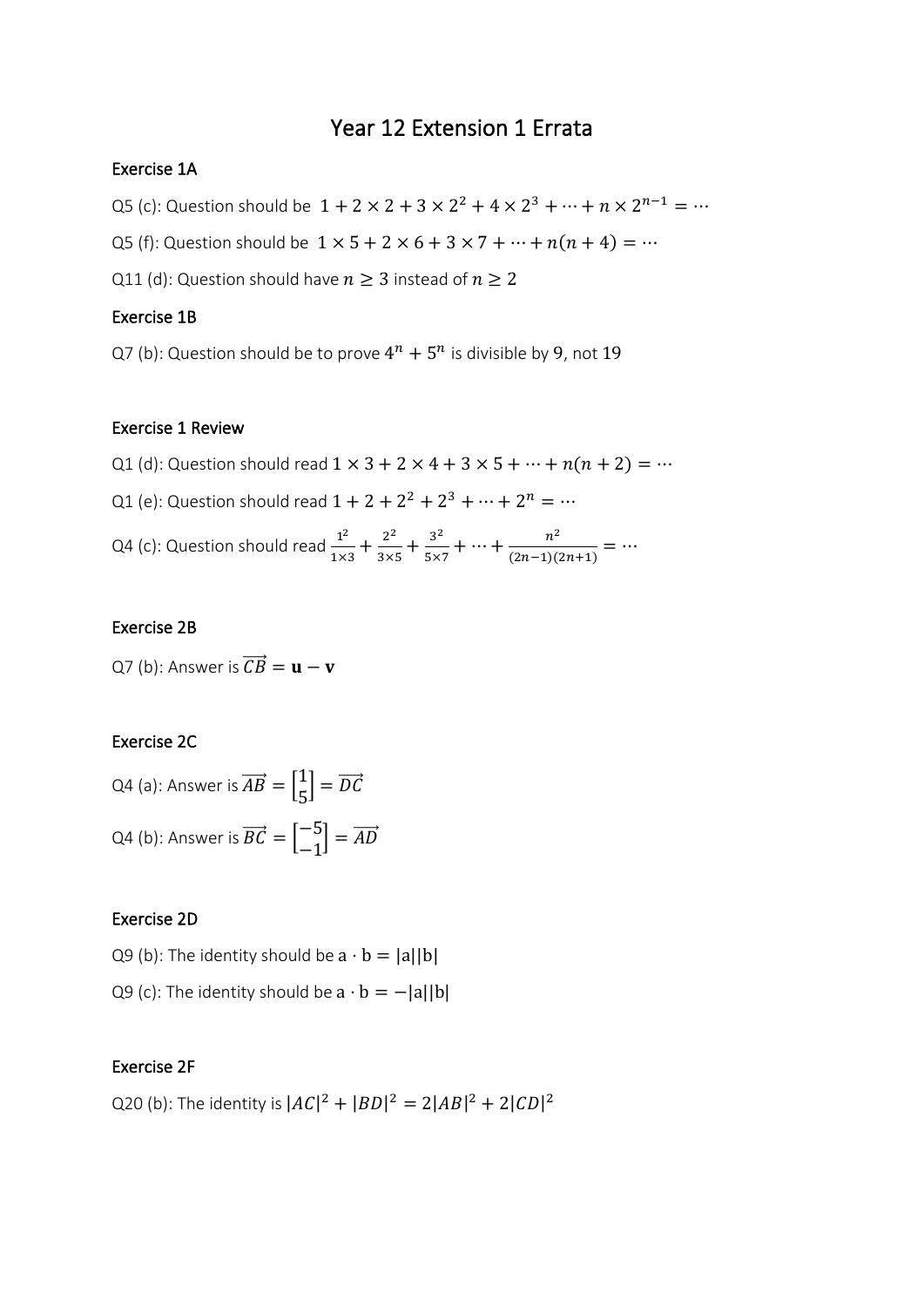### Exercise 2G

Q10 (a): The displacement vector is 6 cos  $60^\circ$  i + 6 sin  $60^\circ$  j

- Q12 (c): Answer is 1.02 hours.
- Q12 (d): Answer is 8.71 kilometres per hour.

#### Exercise 2H

Q8 (a): The magnitude should be 25.12 N and the angle should be 204∘55′

Q8 (b): The resultant vector is  $\Sigma F = (15 - 4\sqrt{3})\mathbf{i} + (15\sqrt{3} - 46)\mathbf{j}$  and  $|\Sigma F| = 21.59$ N and true bearing 154∘02′ T

- Q8 (c): The true bearing is 108°43′ T
- Q8 (d): The true bearing is  $0^{\circ}$  T

#### Exercise 2I

- Q7 (a): The **i** component should be  $15\sqrt{3}t$
- Q13 (d): Answer should be 53°44'
- Q14 (c): Answer should be  $V = 20$
- Q25 (c): Answer should be 1.36 seconds.

### Exercise 3A

Q3 (d): Missing answers  $\frac{19\pi}{12}$ ,  $\frac{23\pi}{12}$ 12 Q3 (e): Missing answers  $\frac{13\pi}{12}$ ,  $\frac{23\pi}{12}$ 12 Q3 (f): Missing answers  $\frac{7\pi}{6}, \frac{5\pi}{3}$ 3 Q6 (e): Answers should be  $0, 2\pi, \frac{2\pi}{3}$  $\frac{2\pi}{3}, \frac{4\pi}{3}$ 3 Q10 (c): Domain for the question is  $0 \le x \le 2\pi$ Q12 (a): Missing answer  $\frac{35\pi}{18}$ Q12 (c): Missing answer  $\frac{23\pi}{12}$ Q14 (d): Change question to  $\tan\left(2x + \frac{\pi}{4}\right)$  $\frac{\pi}{4}$ ) = 1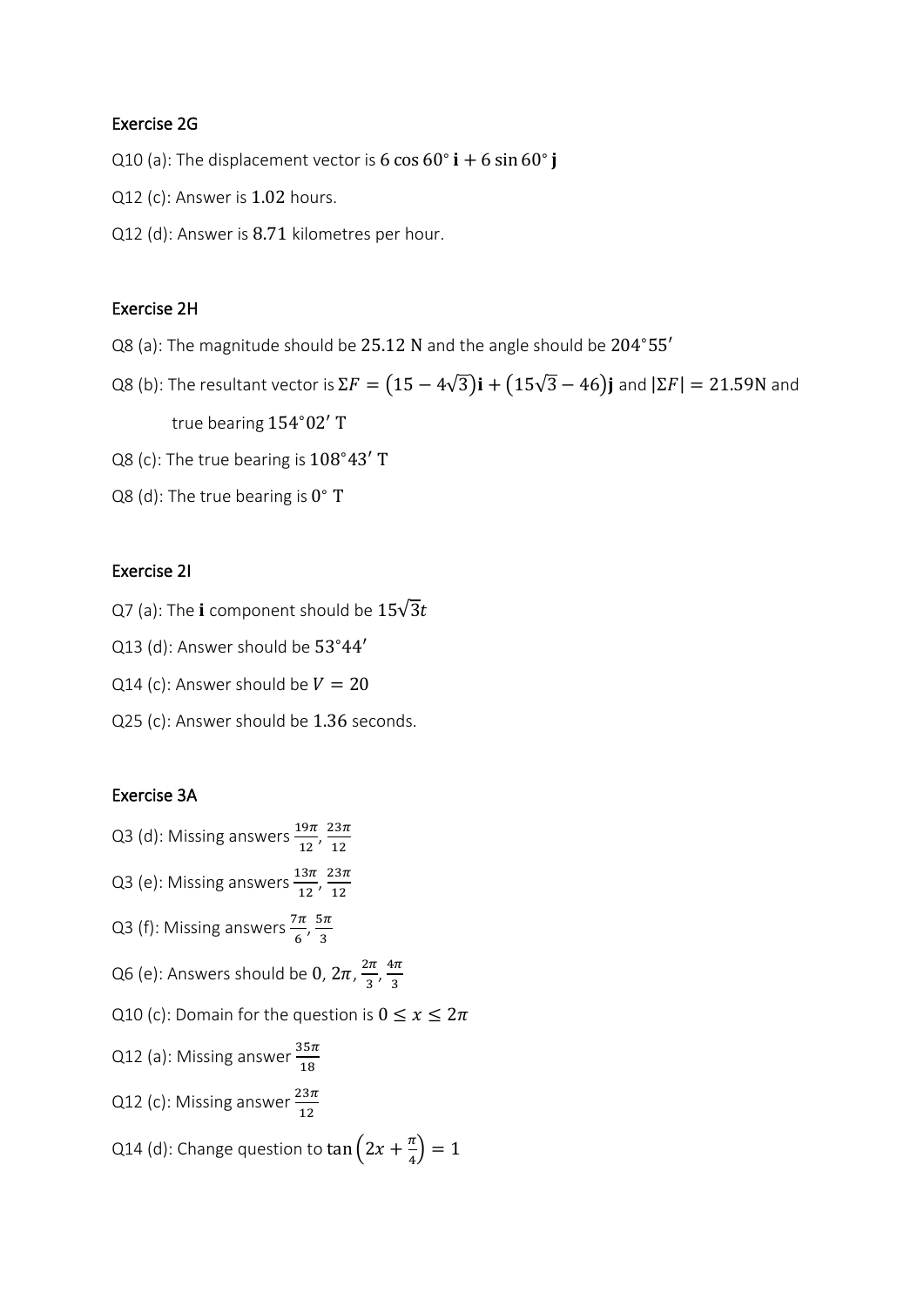#### Exercise 3B

- Q1 (e): Missing answer  $\pi$
- Q1 (i): Change question to  $\tan 2x + 2 \tan x = 0$ .

New answers  $0, \pi, 2\pi, \pm \tan^{-1}\sqrt{2}, \pi + \tan^{-1}\sqrt{2}$ 

#### Exercise 3C

P1 (f): Answer should be  $x = \frac{k\pi}{n}$  $\frac{dn}{n}$ , where  $k = 0, 1, 2, 3, ...$  , 2n

#### Exercise 3D

Q14: Change question to "Without using calculus, find the range of  $f(x)$ ".

Answer is now  $f(x) \ge -1 + \sqrt{2}$  or  $f(x) \le -1 - \sqrt{2}$ 

P1: Change question to "Without using calculus, find the range of  $f(x)$ ".

Answer is now  $-\sqrt{3} \le f(x) \le \sqrt{3}$ 

P2: Change question to "Without using calculus, find the range of  $f(x)$ ".

Answer is now  $f(x) \ge 2(-1 + \sqrt{2})$  or  $f(x) \le -2(1 + \sqrt{2})$ 

#### Exercise 3E

- Q1 (b): The domain should be  $0 \le x \le 360^\circ$
- Q1 (c): Missing answer  $360^{\circ}$ , and the other answer should be  $126^{\circ}52'$  not  $126^{\circ}53'$

#### Exercise 4B

Q9 (a): The question should read "Simplify  $\frac{(1+x^2)-1}{(1+x^2)}$  $\frac{+x^2-1}{1+x^2}$  ..." instead of  $\frac{(1-x^2)-1}{1+x^2}$  $1 + x^2$ 

#### Exercise 5C

Q11 (b): Answer is  $\frac{\pi^2}{2}$ 3

- Q13 (b): Answer is  $2\pi$
- Q13 (c): Answer is  $2\pi$

P3 (a): The volume of the cap should be  $V_{\text{cap}} = \frac{\pi}{3}$  $\frac{\pi}{3}(3rh^2-h^3)$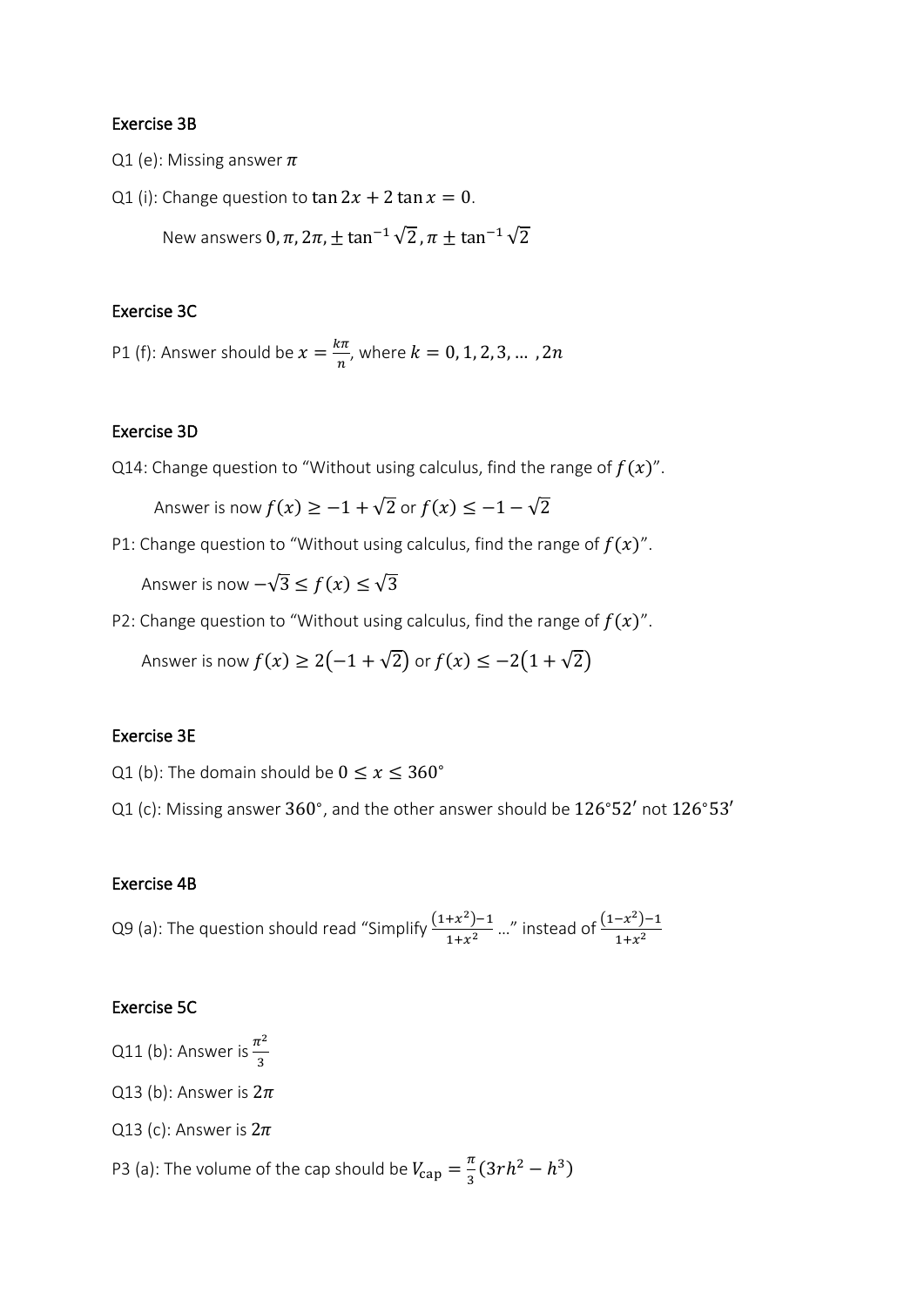#### Exercise 5D

Q8 (d): The question should say "The region in (b) is rotated…"

Q8 (e): The question should say "The region in (c) is rotated…"

#### Exercise 5 Review

Q10 (b): Answer is  $\frac{256\sqrt{2}\pi}{15}$ 

#### Exercise 7A

Q15: The differential equation should be  $y'' + n^2y = 0$ 

## Exercise 7C

Q9: The solution is  $y = \pm \sqrt{x^2 + A}$ 

Q11: The solution is  $y = sin(x^2 + C)$  for some constant C.

Q13: The solution should be  $y = Ae^{-2x} + B$ 

#### Exercise 7D

Q9 (g): Answer is 13.4 litres per minute

Q13: The population grows proportionately to the current population, and has a constant emigration rate  $m$ .

### Exercise 7 Review

Q1 (b): Should be  $y = x^2 e^x$  instead of  $y = \frac{\ln x}{x}$  $\boldsymbol{\chi}$ Q1 (c): Should be  $y=-\frac{3}{x}$  $\frac{3}{x}$  instead of  $\frac{dy}{dx}$  $\frac{dy}{dx} = -\frac{3}{x}$  $\chi$ Q17 (c): Answer is 71.6% Q21 (b): Answer is 250 years Q22 (c): Answer is 29.57 minutes